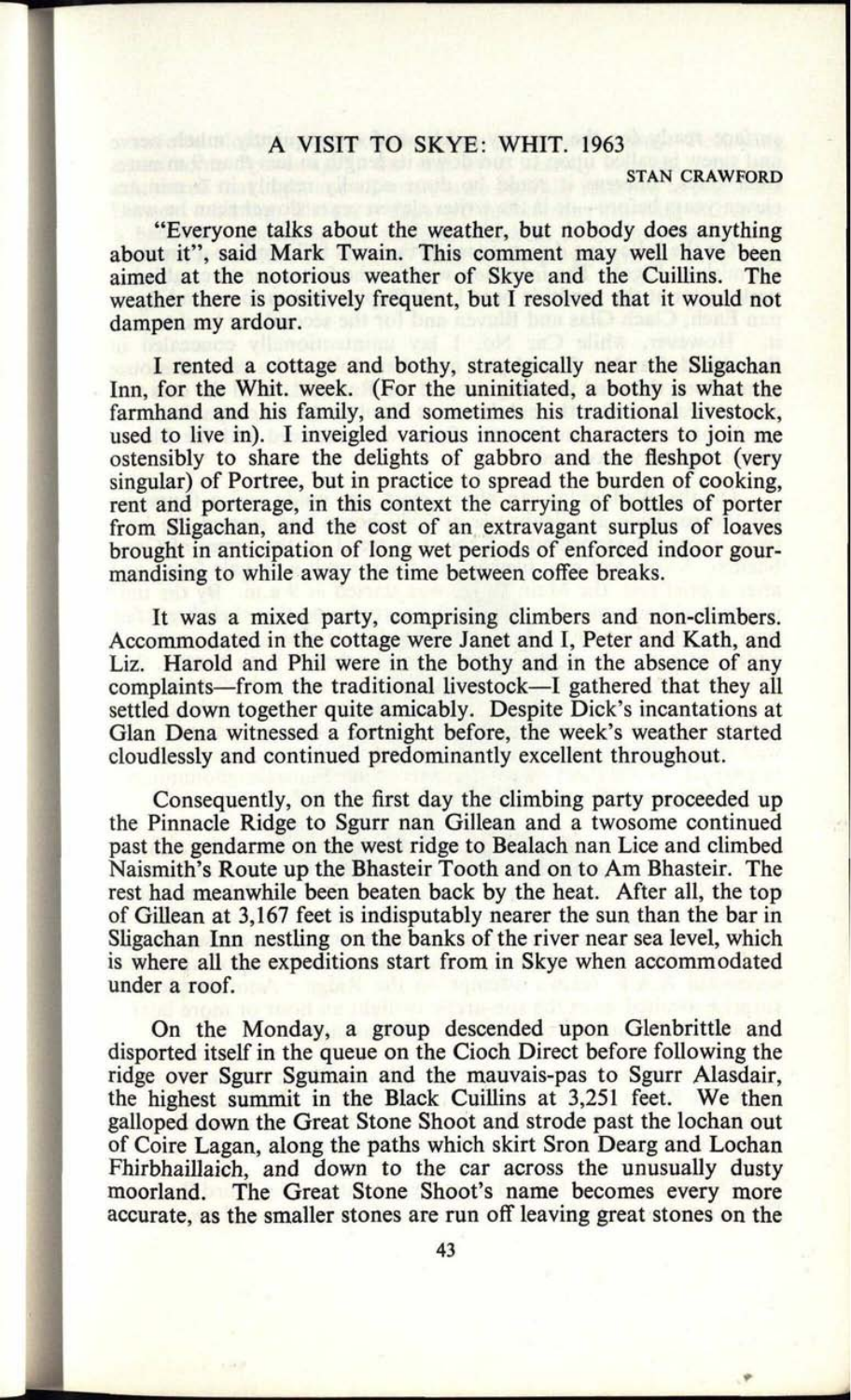surface ready for the unwary ankle, and consequently much nerve and sinew is called upon to run down its length in less than 9 minutes these days, whereas it could be done equally readily in 6 minutes eleven years before—or is the writer eleven years slower than he was?

On the following day, a posse of two cars followed up a previous skirmish to Elgol. The intention was for the faster car to establish <sup>a</sup> parking lot at the roadside near Loch Slapin whence to ascend Sgurr nan Each, Clach Glas and Blaven and for the second car load to join<br>it. However, while Car No. 1 lay unintentionally concealed in However, while Car No. 1 lay unintentionally concealed in Broadford, Car No. 2 sped past and there followed a cat-and-mouse game along the road wending around the Red Hills until the cars met almost head-on near the cul-de-sac at Elgol to the accompaniment of much mirth and astonishment. Steps were retraced and the Blaven Ridge was duly ascended.

On the Wednesday, an alpine start was made and a foursome left the roadside at Glenbrittle at 0540 hours and started the long <sup>p</sup>lod across the moorland and the slow tread up the screes of Garsbheinn. A cold wet mist blew across the summit with gale force, and after a brief rest, the Main Ridge was started at 9 a.m. By the time we reached Sgurr nan Bag, two of the party found that their breakfast eggs lay heavily within them, and the drizzle which then prevailed added further to the greasiness of the rocks there. With a wave, they took their leave and escaped down Coire a'Ghrunnda back to the car. The remaining two continued through the customary swirling cloud and experienced the occasional shower—there were for instance a few walkers on Sgurr Dearg, and it was before this audience that the last man down the short side of the Inaccessible Pinnacle ignominiously roped off in the wet.

It was shortly after this that the clouds cleared and the array of peaks and the distant views unfolded themselves, drawing the eyes and limbs ever onward along the ridge to a successful conclusion. A particularly pleasant surprise was relished at the summit of Gillean where the two relaxed at 9 p.m. in the evening glow—two tins of sardines which had been left, amongst other morsels for an earlier successful R.A.F. team's attempt on the Ridge. Another pleasant surprise awaited us in the sub-arctic twilight an hour or more latera bottle of ale each on our arrival in the cottage.

Not content with traversing the Blaven Ridge on Tuesday and the Main Ridge on Wednesday, Harold strolled up Harta Corrie on to Druim nan Ramh on Thursday while the rest of us lazed about in Portree and gazed in awe at the Old Man of Storr.

On Friday, a trio tackled Slingsby's Route on the Third Pinnacle, Phil nipped up a couple of peaks from Glenbrittle, and two others